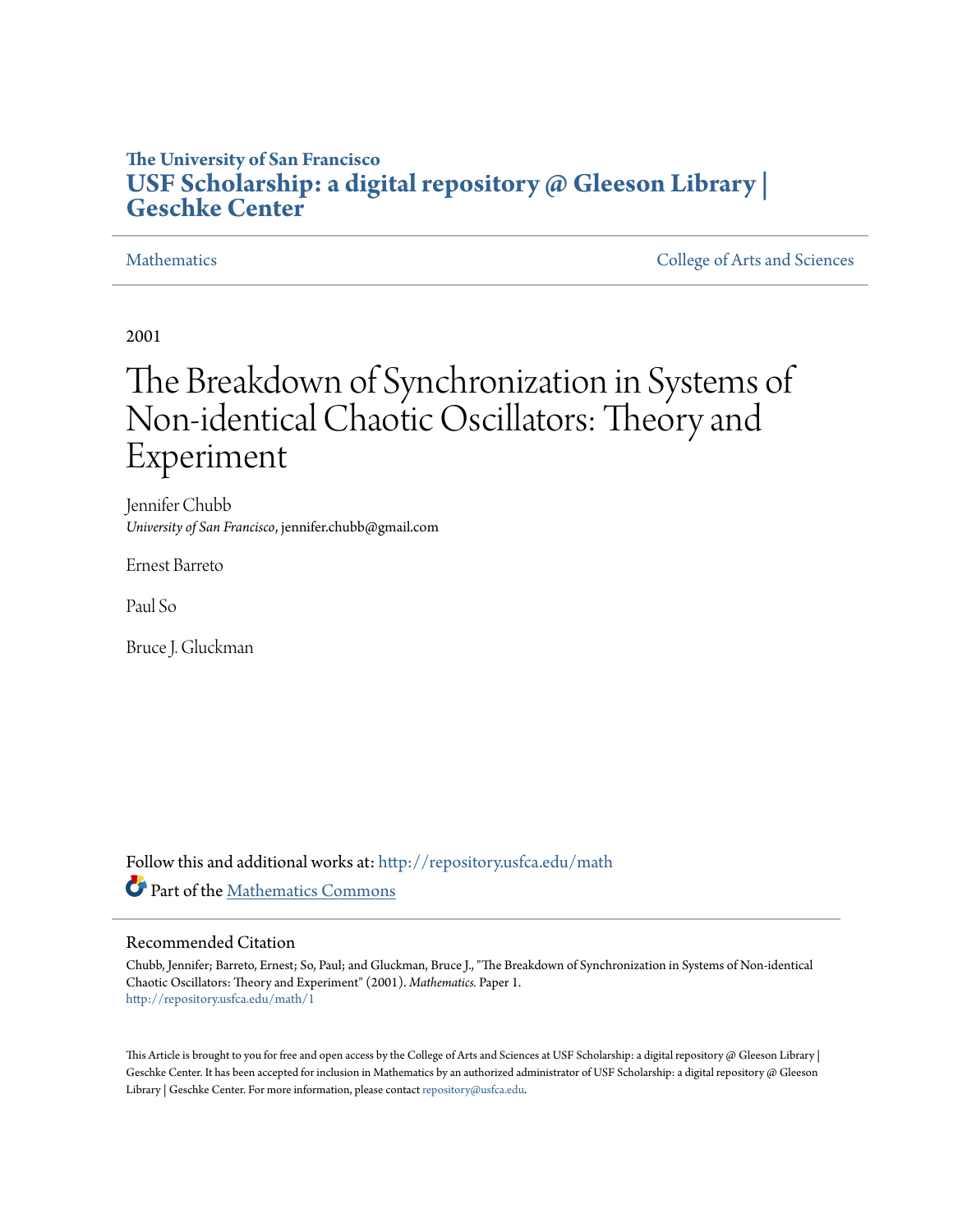

International Journal of Bifurcation and Chaos, Vol. 11, No. 10 (2001) 2705–2713 c World Scientific Publishing Company

## THE BREAKDOWN OF SYNCHRONIZATION IN SYSTEMS OF NONIDENTICAL CHAOTIC OSCILLATORS: THEORY AND EXPERIMENT

JENNIFER CHUBB∗, ERNEST BARRETO∗,†, PAUL SO and BRUCE J. GLUCKMAN

Departments of Mathematics, Physics & Astronomy, and The Krasnow Institute for Advanced Study, Mail Stop 2A1, George Mason University, Fairfax, VA 22030, USA

Received October17, 2000; Revised January 24, 2001

The synchronization of chaotic systems has received a great deal of attention. However, most of the literature has focused on systems that possess invariant manifolds that persist as the coupling is varied. In this paper, we describe the process whereby synchronization is lost in systems of nonidentical coupled chaotic oscillators without special symmetries. We qualitatively and quantitatively analyze such systems in terms of the evolution of the unstable periodic orbit structure. Our results are illustrated with data from physical experiments.

### 1. Introduction

Systems of several interacting nonlinear elements present a very rich variety of behavior. Of particular interest has been the phenomenon of chaos synchronization. Most of the relevant literature has considered coupled systems of identical elements for which the dynamics can be understood in terms of an invariant synchronization manifold. In this paper, we discuss a more general method of analysis of coupled systems and apply it to an experimental system. In particular, we focus on the process of desynchronization, with special emphasis on systems of nonidentical coupled oscillators. We draw particular attention to this case, since it represents almost every experimental situation of interest: in practice, it is very difficult to prepare sets of truly identical oscillators in physical systems. Furthermore, in biological systems, natural oscillators occur with considerable variability. For example, even within each of several different classes of neurons, no two individual neurons are identical. Our methods, which are applicable to experimental data, form the foundation for discussing synchronization in nonidentical coupled chaotic systems in a more general context without making reference to special symmetries or invariant manifolds. We illustrate our results with both numerical calculations and experimental data from electronic circuits.

The synchronization of coupled chaotic oscillators, a phenomenon first noticed many years ago [Fujisaka & Yamada, 1983] is most conveniently described in terms of a synchronization manifold: when synchronized, the time evolution occurs on a restricted set embedded in the full state space. For systems of coupled identical elements, this synchronization manifold is contained within a plane (or hyperplane) of symmetry and exists for a wide range of coupling. However, for systems that do not possess special symmetries, such as systems of coupled nonidentical elements, this invariant synchronization manifold may become extremely complicated

<sup>∗</sup>JC (experiment) and EB (theory) contributed equally to the authorship of this work.

<sup>†</sup>Author for correspondence. E-mail: ebarreto@gmu.edu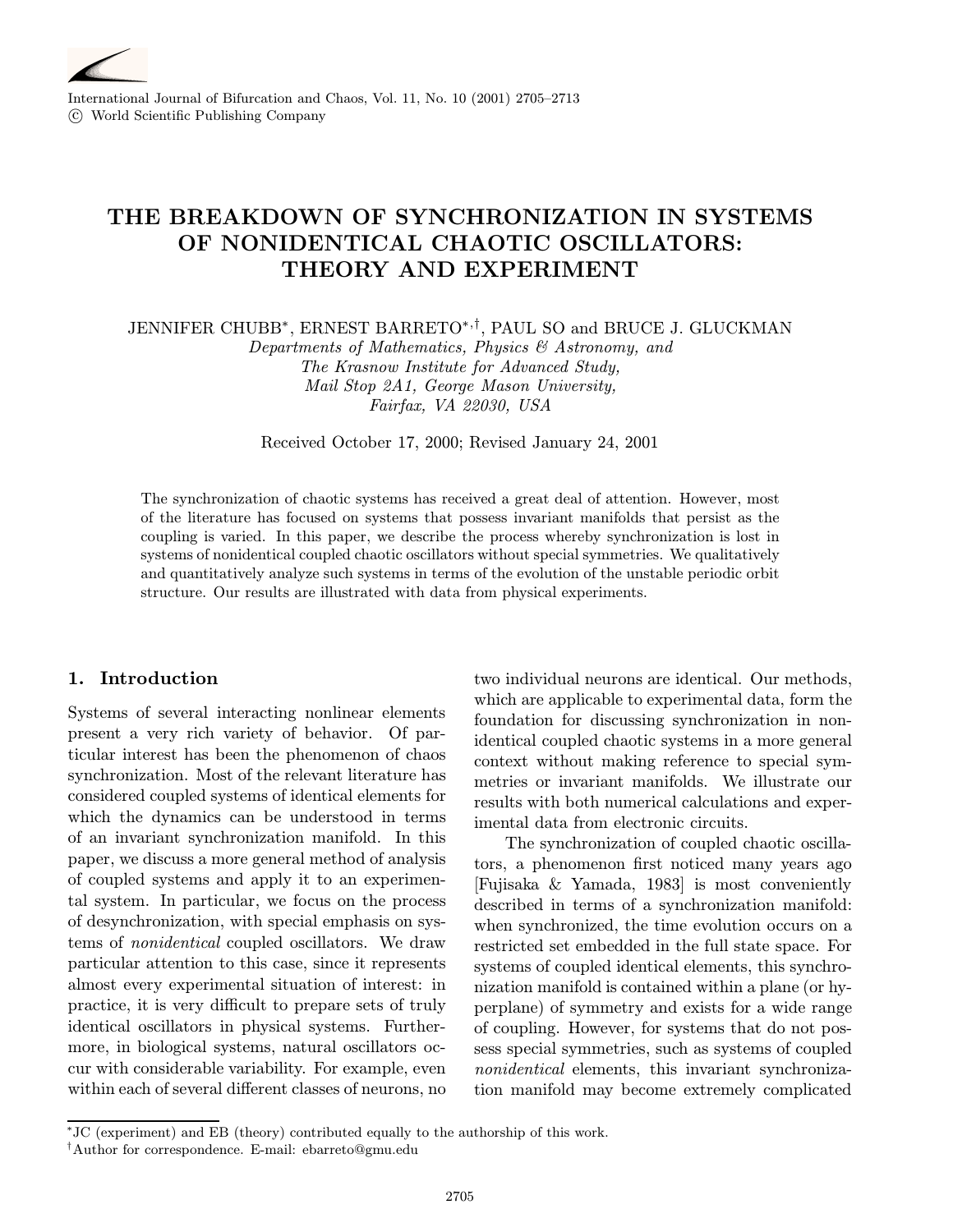or even be destroyed as the degree of coupling is decreased.

Previous work has focused on systems of identical coupled elements for which the synchronization manifold  $M$  persists for a large range of coupling and can be easily identified. On  $M$ , the individual components evolve identically in time, and are said to exhibit identical synchrony [Pecora & Carroll, 1990]. As the coupling decreases from a fully synchronized state, a bubbling bifurcation [Ashwin et al., 1994, 1996; Venkataramani et al., 1996a, 1996b] occurs when an orbit within  $\mathcal M$  (usually of low period [Hunt & Ott, 1996]) loses transverse stability. In the presence of noise or *small* asymmetries, a typical trajectory quickly approaches and spends a long time in the vicinity of  $M$ , but makes occasional excursions. As the coupling is further decreased, the blowout bifurcation [Ott & Sommerer, 1994] is observed when  $M$  itself becomes transversely unstable (on average).

The concept of (differentiable) generalized synchrony (GS) [Afraimovich et al., 1986; Rulkov et al., 1995; Kocarev & Parlitz, 1996; Hunt et al., 1997] extends these ideas. GS relaxes the condition that the state variables evolve identically, and only requires that they be functionally related. However, as the coupling is reduced, this function may become extremely complicated. In particular, if the system lacks special symmetries (as in the case when the coupled elements are not identical),  $M$  may not exist, or its structure may be so complicated that the practical identification of bubbling-type or blowouttype bifurcations is impossible. In this situation, the work described above does not carry over, and a more general description of the desynchronization process beyond the state of generalized synchrony is needed.

We find that the entire desynchronization process can be fruitfully studied by considering the evolution of the system's unstable periodic orbit (UPO) structure as the coupling is varied over a large range [Barreto et al., 2000; So et al., 2000]. Ouranalysis, discussed in Sec. 3, provides both a qualitative and a quantitative understanding of the desynchronization process, with the advantage of not making reference to invariant manifolds. We introduce in Sec. 2 the numerical and experimental models that have been used in this work, and in Sec. 4 we report the first experimental verification of these theoretical results.

#### 2. Systems

We will describe the phenomenology of desynchronization in a general unidirectionally coupled system of nonidentical chaotic maps.<sup>1</sup> Consider a system of the form:

$$
\begin{cases} x \to f(x) \\ y \to G(x, y; c). \end{cases}
$$
 (1a)

Systems such as Eq. (1) are known in the mathematical literature as skew products or extensions. Here we assume that the coupling is such that at  $c = 1$ , the x and y dynamics are in a state of generalized synchrony (i.e.  $y = \phi(x)$ ) [Afraimovich *et al.*, 1986; Rulkov et al., 1995; Kocarev & Parlitz, 1996] and that at  $c = 0$ , the x and y dynamics are completely independent of one another.  $f$  and  $G$  may be of any dimension. For illustration of our theoretical results, we use in our discussion below the simplest case

$$
G(x, y; c) = cf(x) + (1 - c)g(y)
$$
 (1b)

and take f and g to be quadratic maps with different parameters. (Another simple option is to use dissimilar Hénon maps.) Our arguments are not specific to these choices, and our experimental system is in fact more complicated.

For our experimental system, we constructed two nearly identical circuits D and R based on the generalized Duffing equation

$$
\frac{d^2x}{dt^2} + \nu \frac{dx}{dt} + N_L(x) = A \sin(t) \tag{2}
$$

where  $N_L(x)$  is a nonlinear term, typically  $N_L(x) =$  $(x^3 - x)$ . In our circuits the nonlinear element was constructed with standard resistors and diodes. The response of this nonlinear element is shown in Fig. 1. A nondimensional parameterization of the equations of our circuits is

$$
\frac{d^2x}{dt^2} + \alpha \frac{dx}{dt} - (\beta x^3 + \gamma x) = \delta \sin(t) \qquad (3)
$$

where  $\alpha = 0.124$ ,  $\beta = 0.238$  and  $\gamma = 1.00$ . Each circuit received a common sinusoidal input, the zerophase of which was also used to trigger stroboscopic measurements. In order to break the symmetry, the amplitude  $\delta$  of the sinusoidal input to the response

<sup>&</sup>lt;sup>1</sup>It has been shown that unidirectional and bidirectionally coupled systems are locally equivalent. See [Josić, 1998].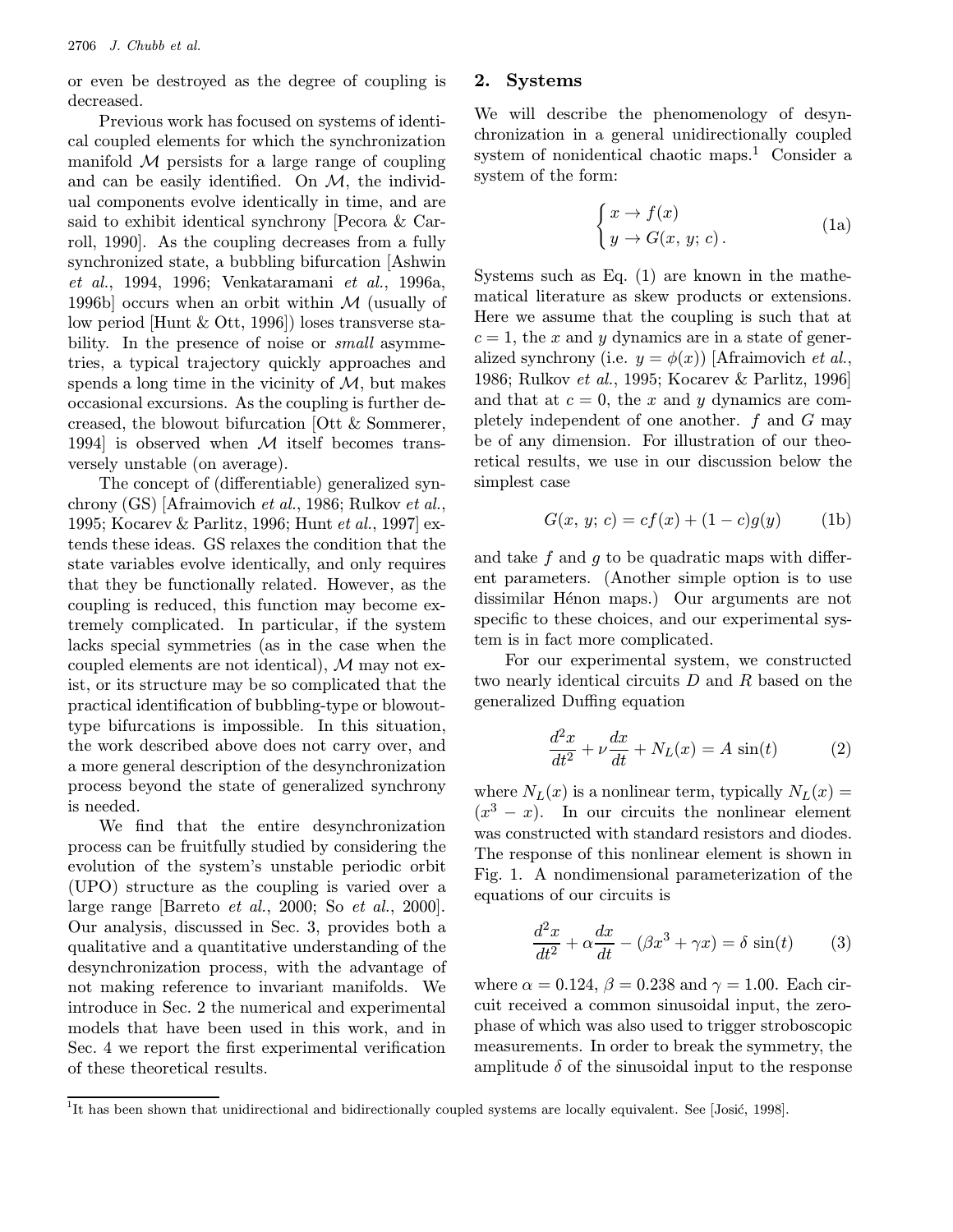

Fig. 1. Current versus voltage curve for the nonlinear element used in our circuits. The same element was used for both the driving and the responding circuits. A polynomial expansion used to fit this curve would include both first- and third-order terms.



Fig. 2. State space attractors of the driving  $(X, \text{ black})$  and responding  $(Y, \text{ red})$  circuits when uncoupled. Both circuits are driven from the same sinusoidal input but at different amplitudes, resulting in nonidentical attractors. Data was acquired stroboscopically at the zero phase of the sinusoidal input.

circuit R was larger than that used for the driver  $D\left(\delta_R=17.98\right)$  and  $\delta_D=13.08$ ). Accordingly, the attractors are different, as shown in Fig. 2.

The state of each circuit is described by a pair of measurable voltages which we denote by the vec-

tors  $\mathbf{X}(t)$  and  $\mathbf{Y}(t)$ ; that is,  $\mathbf{X}(t)=(x_1(t), x_2(t))^T$ , with  $x_2 \propto \dot{x_1}$ , and similarly for  $\mathbf{Y}(t)$ . The circuits are diffusively coupled together in a driver/response fashion as follows:

$$
\dot{\mathbf{X}} = D(\mathbf{X})
$$
\n
$$
\dot{\mathbf{Y}} = R(\mathbf{Y}) + d \cdot \mathbf{M}(\mathbf{X} - \mathbf{Y})
$$
\n(4)

where **M** is a  $2 \times 2$  matrix and d is a scalar. For the current work, we use

$$
\mathbf{M} = \begin{pmatrix} 0 & 0 \\ 0 & 1 \end{pmatrix} . \tag{5}
$$

Identical synchrony occurs for  $d \to \infty$  in this coupling scheme.

The circuits were constructed to be chaotic for relatively low input frequencies  $(1-10 \text{ Hz})$ , and therefore care was taken to choose low leakage capacitors for the integrator stages and to significantly isolate them from external electrical noise. In addition, the circuits were maintained at constant temperature  $(\pm 0.1 \, \text{C})$ , as acquisition runs typically lasted many minutes to hours. Both the coupling and asymmetry are externally voltageprogrammable through the use of a four-quadrant analog multiplier(Analog Devices AD633). Data was acquired with 16-bit precision using a computer acquisition board (National Instruments PCI-MIO16Xe10).

The largest experimentally accessible coupling was  $d = 9$  V, but in this work we only consider a range of d from 1 to 0 V. At  $d = 0$  V, the components oscillate independently. Additional details of this experiment, along with detailed circuit diagrams, will be published elsewhere [Chubb et al., 2001].

### 3. Phenomenology of Desynchronization and the Decoherence Transition

We now describe the process of desynchronization. Our goal is to understand the evolution of the overall periodic orbit structure as the coupling is decreased and synchronization breaks down. Briefly stated: in the absence of special symmetries, the UPOs first undergo a complicated migration apart from one another, after which an important set of new UPOs develops through a series of bifurcations.

In the special case when  $f = g$  in Eq. (1b), the synchronization manifold  $\mathcal M$  is simply the line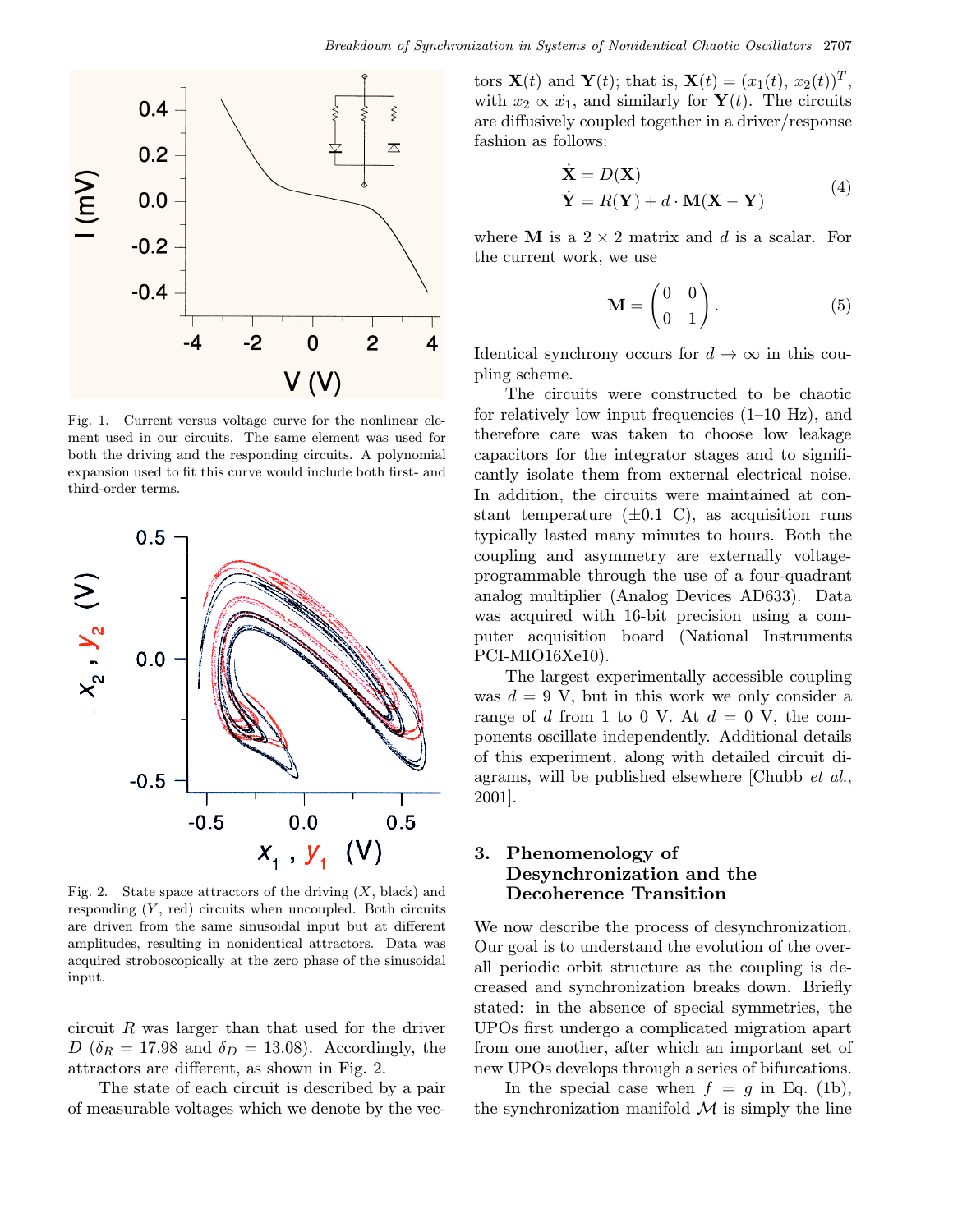$x = y$ . It is invariant and attracting at  $c = 1$ and remains so until the bubbling bifurcation occurs at a critical value of  $c, c_{bu} < 1$ . In the more general case  $f \neq g$ ,  $x = y$  is by construction invariant and attracting for  $c = 1$ . However, immediately upon decreasing  $c, x = y$  is no longer invariant. In Fig. 3, generated numerically with dissimilar quadratic maps for  $f$  and  $g$ , we show the evolution of the attractor of Eq. (1) as the coupling is decreased to zero. Observe that the attractor spreads out as shown in the two magnified views. (This figure is to be compared to Fig. 5 below, which was generated with experimentally measured data.) We first see an apparently multivalued structure appear (top magnification). As the coupling is decreased, we observe a transverse Cantor-like structure in the attractor followed by a "fattening" or "smearing" of the striations as the Lyapunov dimension of the attractor increases to 2.0 (bottom magnification). It is remarkable that this attractor smearing appears to occur well before any embedded UPO loses its transverse stability. In fact, we observe a large range of  $c$  over which the periodic orbits migrate apart but do not undergo any bifurcations [Astakhov et al., 1999; Barreto et al., 2000].

The geometry of this migration depends on the invertibility of the driver [So et al., 2000]. If the driver is invertible, this migration of UPOs may result in the loss of differentiability of the (generalized) synchronization manifold [Badii et al., 1988; Pecora & Carroll, 1996; Hunt et al., 1997; Stark, 1997]. In Fig. 3, the driver is noninvertible.

To continue the description of the desynchronization phenomenology, it is useful to define  $U$  to be the set of unstable periodic orbits present on the line  $x = y$  when  $c = 1$  (this definition applies whether or not  $f = g$ ). Note that the orbits of U correspond exactly to those of the driver and that their number remains constant for all values of coupling because of the unidirectional coupling. For  $f = g$ , these UPOs remain fixed in place along  $x = y$ , but for  $f \neq g$ , they migrate apart as described above. In both cases, as  $c$  is decreased from 1, the orbits' stability properties evolve, but they remain transversely attracting until a bubbling-type bifurcation is encountered.<sup>2</sup> This typically corresponds to a period-doubling (pitchfork) bifurcation of a low-period orbit in  $U$ , and leads to the creation of new orbits outside of  $U$ . As the coupling is further reduced, more and more periodic orbits in U lose their transverse stability in a similar fashion,<sup>3</sup> leading to the creation of additional orbits. As this process proceeds, the external UPOs simultaneously undergo period-doubling cascades to chaos, thus creating even more new orbits. $4$  We call the set of new orbits created in this fashion the emergent set [Barreto et al., 2000].

The emergent set increases in size and complexity as the coupling is further decreased (see our numerical results in Fig. 3 and experimental results in Fig. 5). This notion can be quantified in terms of topological entropy (for details, see [Barreto et al., 2000]). Intuitively, as more and more UPOs are created outside of U, the topological entropy of the emergent set grows, attains a positive value, and continues to increase. At a particular value of coupling, the emergent set's topological entropy equals and then surpasses the topological entropy of the driver. We call this process the decoherence transition. Topological entropy is not an extensive quantity: if  $h(A)$  denotes the topological entropy of a set A, we have  $h(A \cup B) = \max(h(A), h(B))$ . Therefore, the decoherence transition corresponds to an abrupt increase in the topological entropy of the entire coupled system.

Although the decoherence transition is not associated with any obvious visual features in the attractor evolution (in Fig. 3 it occurs between the fourth and fifth panels on the left), it does have the advantage of being a quantifiable and experimentally measurable transition which applies to coupled nonidentical chaotic elements. For example, the experimental measurement of the bubbling and/or blowout bifurcation is accomplished by observing excursions from a synchronization manifold whose identification is only practical if  $f$  and  $g$  are identical, or very nearly so. If  $f$  and  $g$  are significantly different, the UPO migration described above obscures these bifurcations. The decoherence transition, on the other hand, has the advantage of not requiring the identification of a synchronization manifold for its measurement in practical situations.

<sup>&</sup>lt;sup>2</sup>We extend the concept of bubbling to the asymmetric case  $f \neq g$  by defining it as the point where the first orbit in U loses stability.

<sup>&</sup>lt;sup>3</sup>Additional orbits external to U may be created by saddle-node bifurcation; these may then exchange stability with their corresponding orbits in U via a transcritical bifurcation.

<sup>4</sup>Similar behavior is also seen in bidirectionally coupled systems; see [Astakhov, 1997].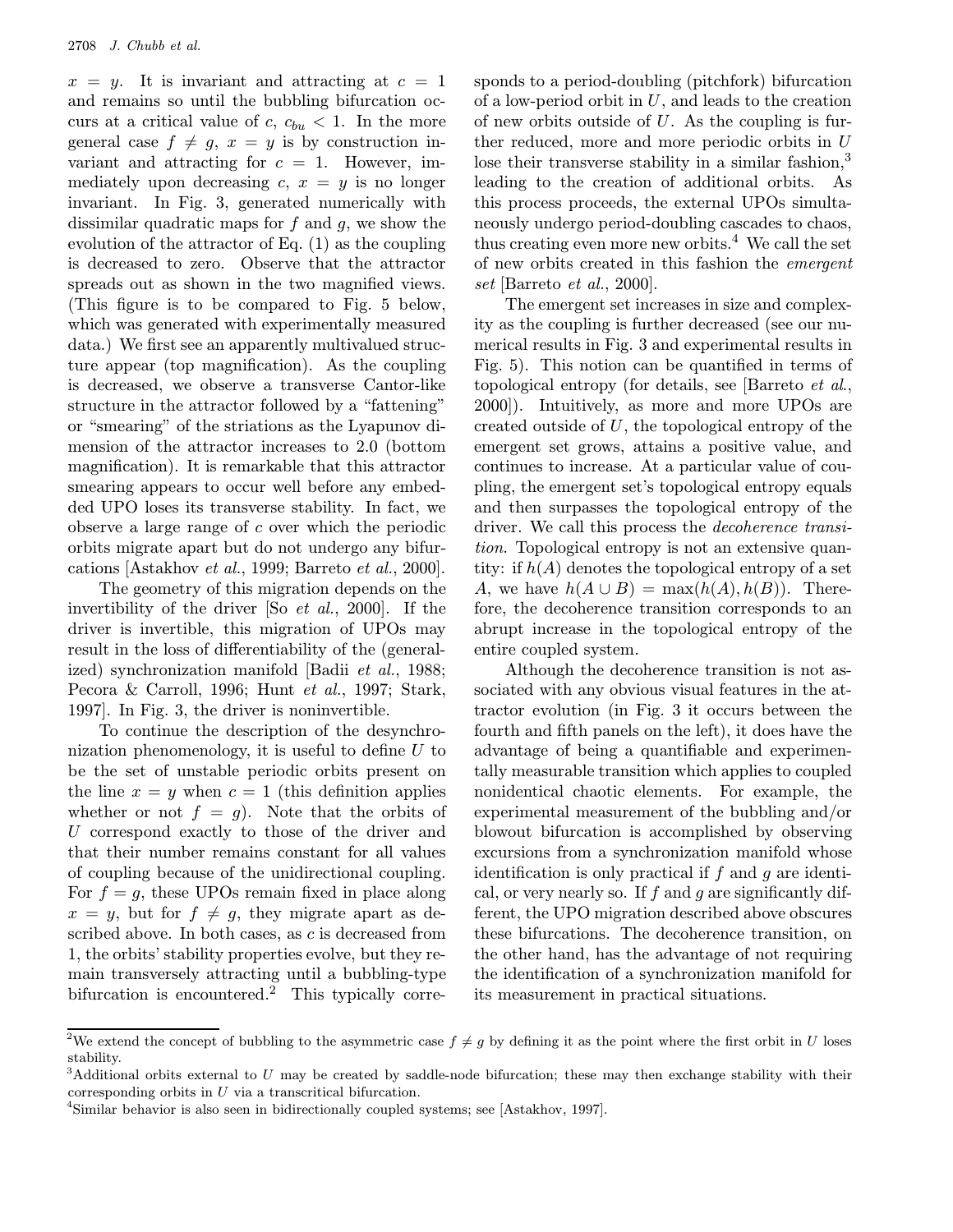# Coupling



Fig. 3. Attractor evolution as the coupling between elements is decreased to zero for numerical data. Dissimilar quadratic maps  $f(x)=1.7-x^2$ ,  $g(y)=2.0-y^2$  are used in Eq. (1). The striations and the smearing of the attractor structure described in the text are plainly visible in the magnifications on the right as the coupling  $c$  is decreased. The decoherence transition is observed at  $c=0.435.$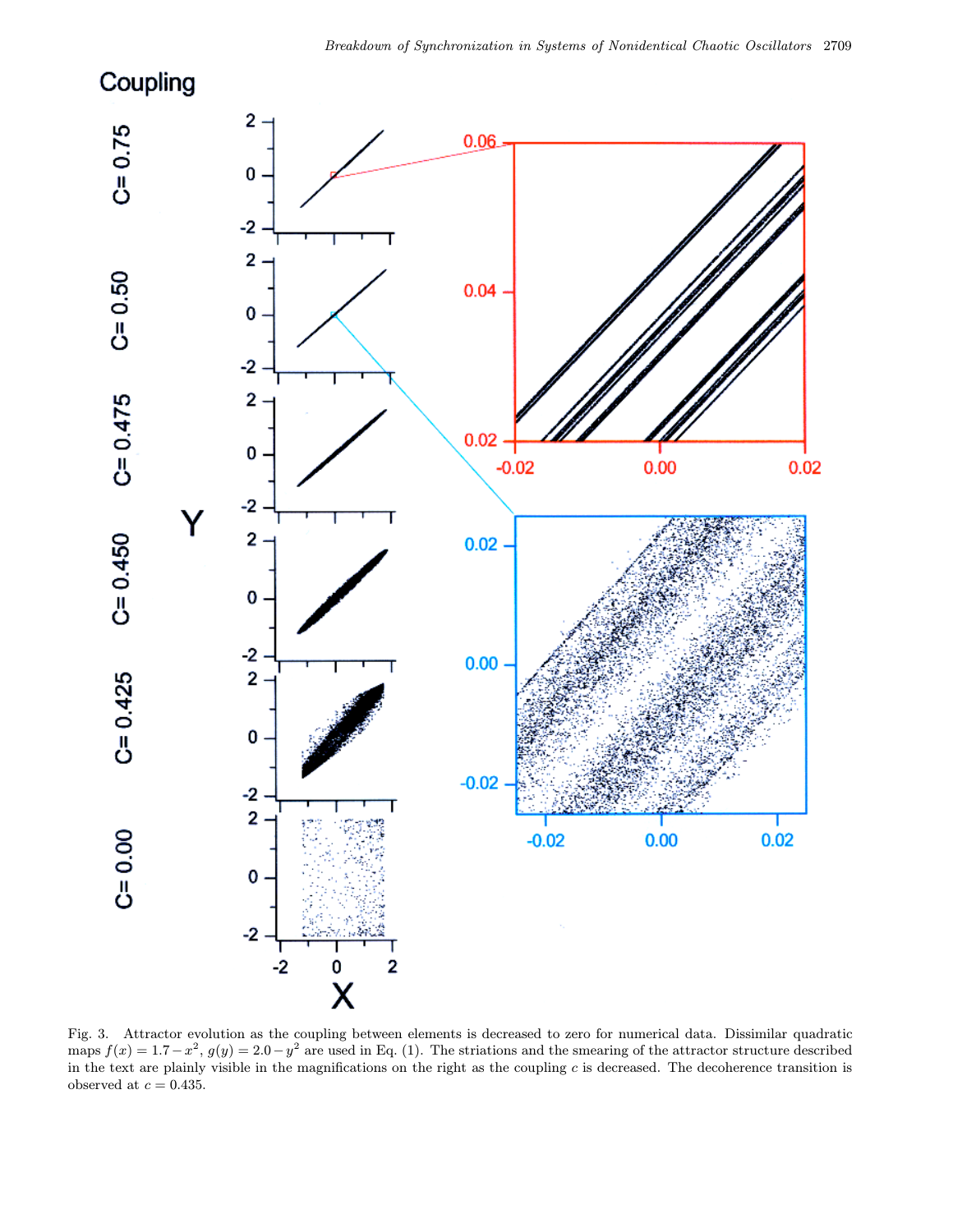

Fig. 4. Numerical results: topological entropy versus coupling for the system in Eq. (1) with  $f(x)=1.7-x^2$ ,  $g(y)=a_g-y^2$ , and cases  $a_q = 2.0$ , 1.7 and 1.6. In all cases the topological entropy is equal to that of the driver (dotted line) for coupling values above the decoherence transition (heavy arrows).

Locating the decoherence transition involves measuring topological entropy from trajectory data. Methods for doing this exist in the literature and involve the measurement of average local expansion rates. An amount of data similar to that needed to obtain reliable Lyapunov exponents is required [Eckmann & Ruelle, 1996]; for details, we refer the interested reader to [Barreto et al., 2000]. To illustrate the results, we apply these methods to a system of coupled quadratic maps. We take  $f(x) = 1.7 - x^2$ ,  $g(y) = a_g - y^2$ , and consider the cases  $a_g = 2.0, 1.7$  and 1.6. Figure 4 shows the topological entropy of the system versus coupling for these cases. In all cases, a clear transition (arrows) is evident where the topological entropy increases abruptly due the increasing complexity of the emergent set.

#### 4. Experimental Results

We now report both the experimental observation of the qualitative desynchronization scenario described in Sec. 3 and the quantitative calculation of the decoherence transition from experimental data.

Trajectory data was obtained from coupled electronic circuits as described in Sec. 2.

The process of desynchronization is illustrated in Fig. 5 for experimentally recorded data from our coupled asymmetric generalized Duffing oscillator circuits. As described in Sec. 3, a Cantor-like attractor structure develops as the coupling is decreased from  $d = 9.00$  V to  $d = 1.00$  V. This structure is shown for  $d = 1.00$  V in the red magnified view. As d is further decreased, these striations are seen to "fatten" or "smear." The smearing can be seen by comparing the structure in the blue magnification (for  $d = 0.75$  V) to that in the red magnification. For successively lower values of the coupling d, trajectories are seen to spend less time near the diagonal, thus indicating that the emergent set is developing and becoming more complicated.

The methods referred to above for measuring the decoherence transition can be readily applied to experimentally acquired data. The results for our coupled Duffing circuits are shown in Fig. 6. In order to measure local expansion rates, we estimate the local Jacobians along trajectories from fits of nearby trajectories [Eckmann et al., 1986]. All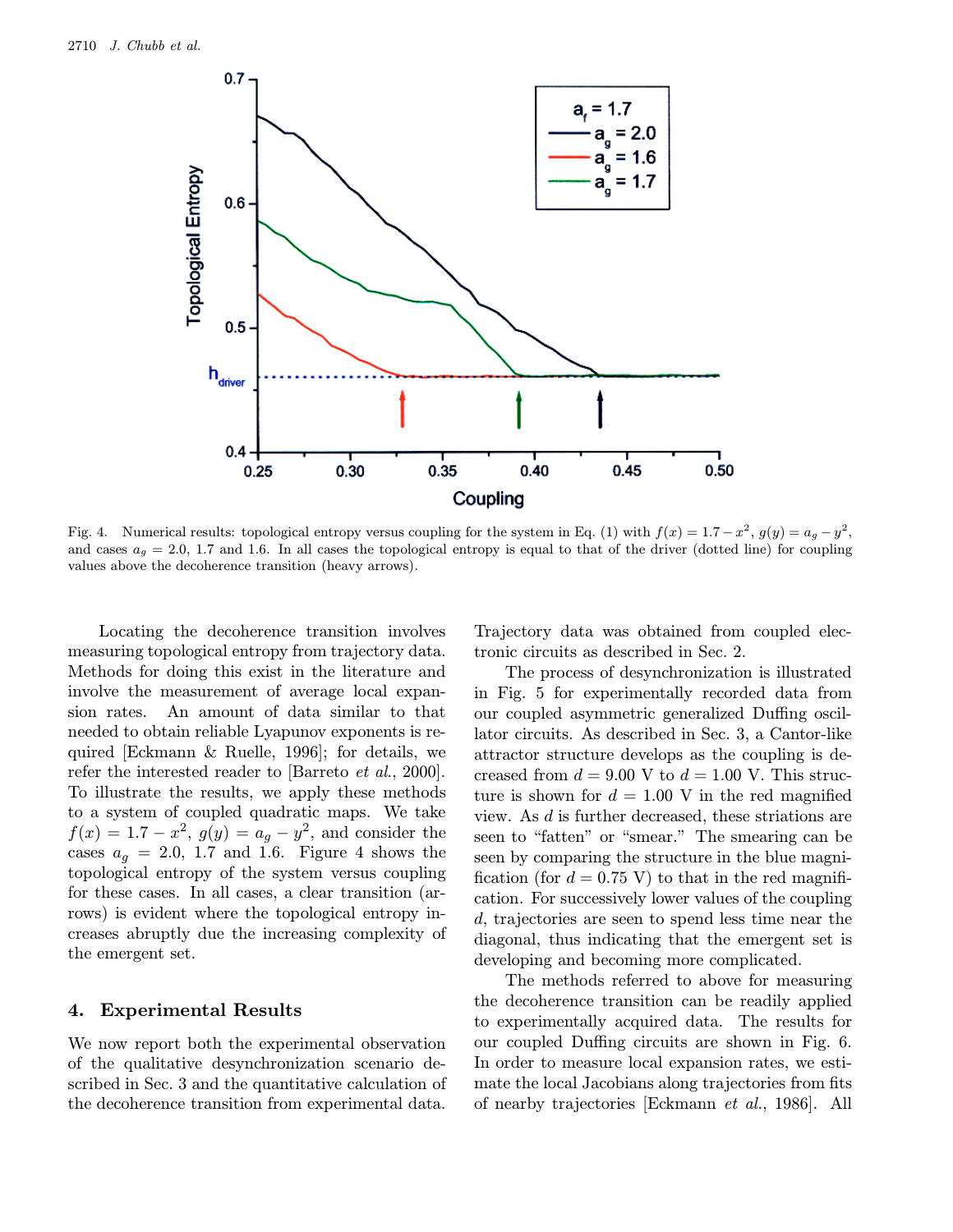

Fig. 5. Attractor evolution as coupling is decreased for diffusively coupled circuits (experimentally measured data). As d is decreased from the largest accessible value,  $d = 9.00$  V, to  $d = 1.00$  V, the attractor develops transverse Cantor-like structure. This is illustrated in the red magnified view of the attractor at  $d = 1.00$ . As coupling is further reduced, this structure becomes smeared, as illustrated in the blue magnified view of the attractor at  $d = 0.75$ . When uncoupled  $(d = 0)$ , there is no correlation between the X and Y dynamics.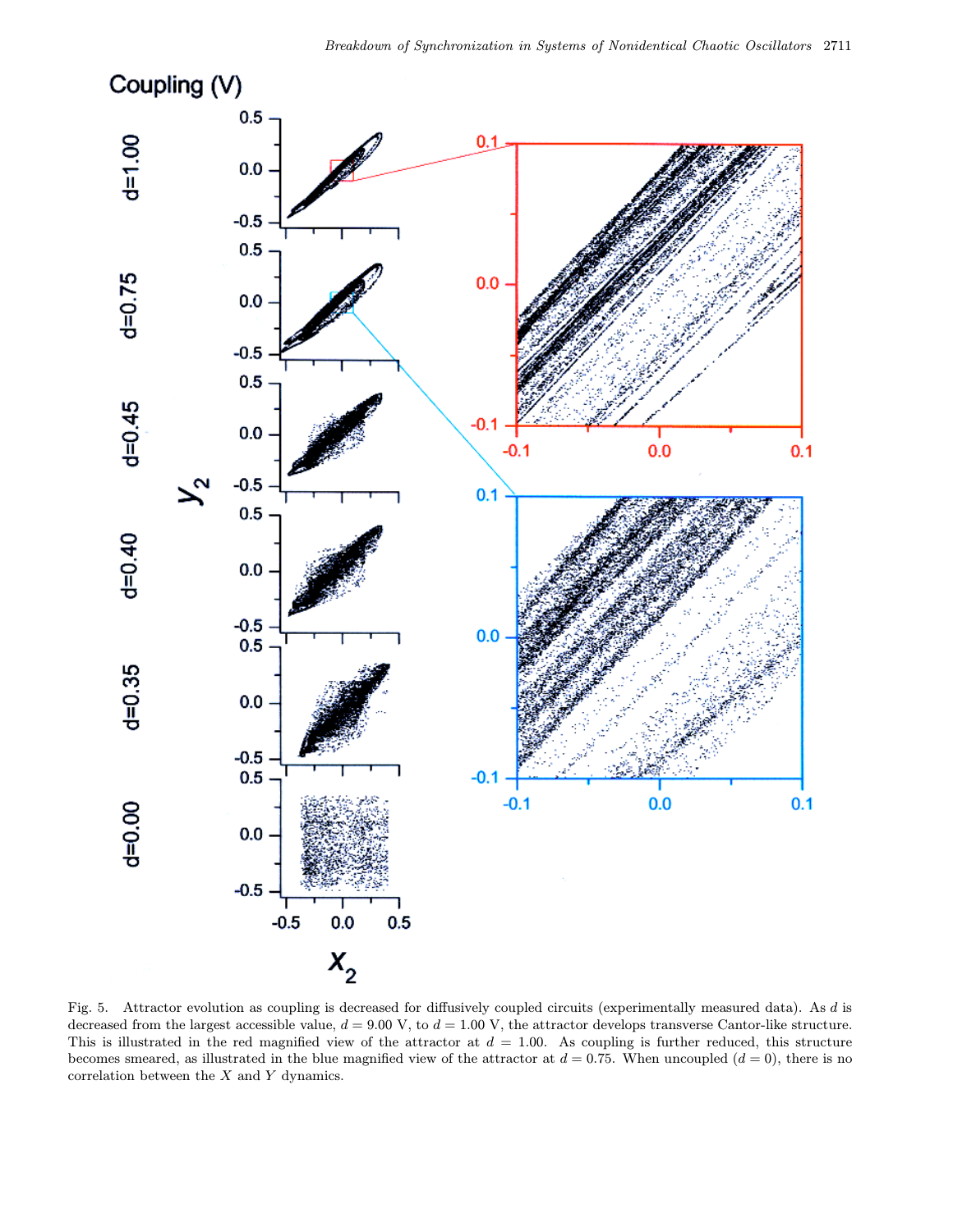

Fig. 6. Experimental results. The topological entropy is plotted as a function of coupling strength. The two largest Lyapunov exponents  $L_1$  and  $L_2$  are also plotted for comparison. The decoherence transition occurs when an abrupt increase in the topological entropy is observed (arrow). For this system, the transition occurs between  $d = 0.35$  and  $d = 0.40$  V.

other steps in the analysis are the same as in the numerical case [Barreto et al., 2000]. We confirm using numerically generated data that the analysis using reconstructed Jacobians yields the same results as when full Jacobian information (from knowledge of the map) is used [Chubb  $et \ al., 2001$ ]. We find for our experimental data that the effective decoherence transition occurs at a coupling value within the interval [0.35, 0.40], i.e. between the fourth and fifth plots in Fig. 5. Note that there is no obvious visible signature of the decoherence transition in the attractor structure. For comparison, we also plot the two largest Lyapunov exponents versus coupling in Fig. 6.

#### 5. Conclusion

The emergent set framework and the subsystem decomposition developed here are quite general and apply to coupled systems of nonidentical elements for which previously studied bifurcation frameworks may be inappropriate. Furthermore, the effective decoherence transition can be estimated for such systems from experimental data, and we report here the first such results.

#### Acknowledgments

This work was supported by the National Science Foundation (IBN 9727739) and the National Institutes of Health (2R01MH50006 and 1K25MH01963).

#### References

- Afraimovich, V. S., Verichev, N. N. & Ravinovich, M. I. [1986] "Stochastic synchronization of oscillation in dissipative systems," Izv. Vyssh. Uchebn. Zaved. Radiofiz. 29, 1061–1066; Radiophys. Quant. Electron. 29, 795–803.
- Ashwin, P., Buescu, J. & Stewart, I. [1994] "Bubbling of attractors and synchronization of chaotic oscillators," Phys. Lett. A193, 126–139.
- Ashwin, P., Buescu, J. & Stewart I. [1996] "From attractor to chaotic saddle: A tale of transverse instability," Nonlinearity 9, 703–737.
- Astakhov, V., Shabunin, A., Kapitaniak, T. &